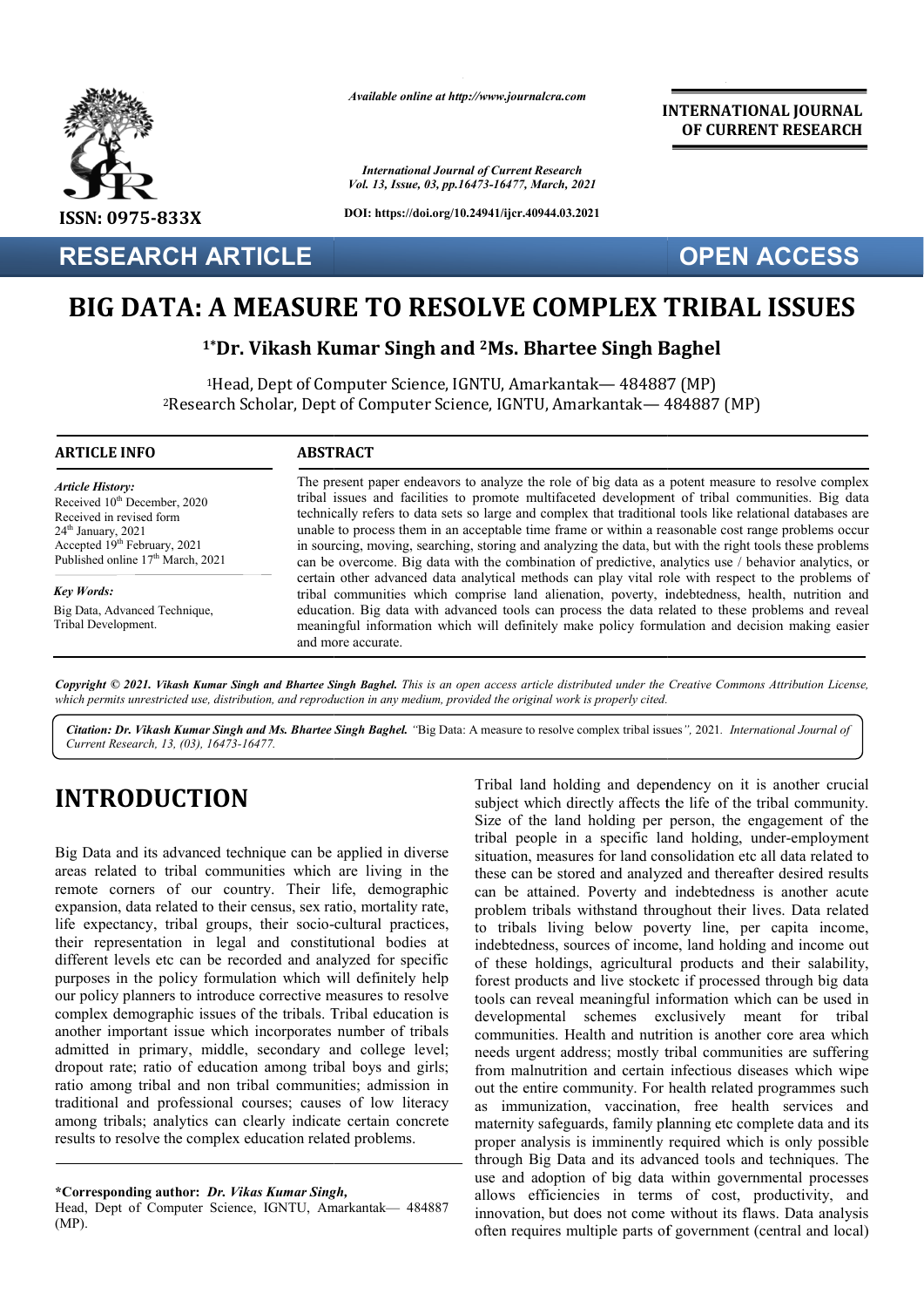to work in collaboration and create new and innovative processes to deliver the desired outcome.

**Big Data: Conceptualizing the Advanced Tools and Techniques:** Big Data is a term for data sets that are so large or complex that traditional data processing application software is inadequate to deal with them. Challenges include capture storage analysis data duration search sharing transfer visualization querying updating and information privacy. The term has been in use since the 1990s, with some giving credit to John Mashey for coining or at least making it popular. Big data usually includes data sets with sizes beyond the ability of commonly used software tools to capture, curate, manage, and process data within a tolerable elapsed time. Big Data philosophy encompasses unstructured, semi-structured and structured data, however the main focus is on unstructured data. Big data "size" is a constantly moving target, as of 2012 ranging from a few dozen terabytes to many petabytes of data. Big data requires a set of techniques and technologies with new forms of integration to reveal insights from datasets that are diverse, complex, and of a massive scale. Big Data is a phrase used to mean a massive volume of both structured and unstructured data that is so large and it is difficult to process using traditional database and software techniques. In most enterprise scenarios the volume of data is too big or it moves too fast or it exceeds current processing capacity. Big Data has the potential to help companies and government departments to improve operations and make faster, more intelligent decisions. This data, when captured, formatted, manipulated, stored, and analyzed can help a company to gain useful insight to increase revenues, get or retain customers, and improve operations. While the term may seem to reference the volume of data, that isn't always the case. The term Big Data, especially when used by vendors, may refer to the technology (which includes tools and processes) that an organization requires handling the large amounts of data and storage facilities. The term is believed to have originated with web search companies which needed to query very large distributed aggregations of loosely-structured data. An example of Big Data might be petabytes (1,024 terabytes) or exabytes (1,024 petabytes) of data consisting of billions to trillions of records of millions of people—all from different sources (e.g. Web, sales, customer contact center, social media, mobile data and so on). The data is typically loosely structured data that is often incomplete and inaccessible.

### **Big Data: Its Limitations**

*Prioritizing correlations:* Data analysts use big data to tease out correlation: when one variable is linked to another. However, not all these correlations are substantial or meaningful. More specifically, just because 2 variables are correlated or linked doesn't mean that a causative relationship exists between them (i.e. "correlation does not imply causation"). For instance, between 2000 and 2009, the number of divorces in the U.S. state of Maine and the per capita consumption of margarine both similarly decreased. However, margarine and divorce have little to do with each other. A good consultant will help you figure out which correlations mean something to your business and which correlations mean little to your business.

**The Wrong Questions:** Big data can be used to discern correlations and insights using an endless array of questions. However, it's up to the user to figure out which questions are meaningful. If you end up getting a right answer to the wrong question, you do yourself, your clients, and your business, a costly disservice.

Security: As with many technological endeavors, big data analytics is prone to data breach. The information that you provide a third party could get leaked to customers or competitors.

**Transferability:** Because much of the data you need analyzed lies behind a firewall or on a private cloud, it takes technical know-how to efficiently get this data to an analytics team. Furthermore, it may be difficult to consistently transfer data to specialists for repeat analysis.

**Inconsistency in data collection:** Sometimes the tools we use to gather big data sets are imprecise. For example, Google is famous for its tweaks and updates that change the search experience in countless ways; the results of a search on one day will likely be different from those on another day. If you were using Google search to generate data sets, and these data sets changed often, then the correlations you derive would change, too. Ultimately, you need to know how to use big data to your advantage in order for it to be useful. The use of big data analytics is akin to using any other complex and powerful tool. For instance, an electron microscope is a powerful tool, too, but it's useless if you know little about how it works.

**BIG DATA versus Relational Database:** "Big data" is a buzzword, but it maps to a class of use cases that are typically thought of as involving data mining and analytics. Note that while some big data applications do involve huge amounts of data, many of them do not - "big data" is more about how the data is searched and analyzed versus the size of the data itself. In the context of this question, "big data" is a property of the data and the application, and makes no reference to the software tools used to analyze the data. Note that not all applications involving huge amounts of data are "big data" applications; a crime report mining app used by a police department is a big data app even if the crime report db is only a few hundred megabytes, while the Visa credit card debit and approval system is an Online app - and not a big data app - even if the db involved is large numbers of terabytes. "RDBMS" refers to Relational database engines.

They are often used with big data applications, although some big data apps use NoSql engines, others use both, and many applications don't use db engines at all. The volume of data in the world is increasing at a staggering rate, as industries today are collecting, storing, analyzing, sharing, collaborating more, and requiring more of data from an ever-expanding variety of information sources. Organizations are discovering new methods to leverage big data, generating greater customer and business insight, and improving current operational processes. A powerful and scalable big data integration gateway to securely, swiftly, and reliably move big data between data lakes and analytics applications is a necessity for forwardthinking companies. With the Cleo Integration Suite's big data movement solutions, organizations can seamlessly flow information to varied big data applications, reliably ensuring business value and service continuity. Driven by specialized analytics systems and software, big data analytics can point the way to various business benefits, including new revenue opportunities, more effective marketing, better customer service, improved operational efficiency and competitive advantages over rivals. Big data analytics applications enable data scientist predictive modelers, statisticians and other analytics professionals to analyze growing volumes of structured transaction data, plus other forms of data that are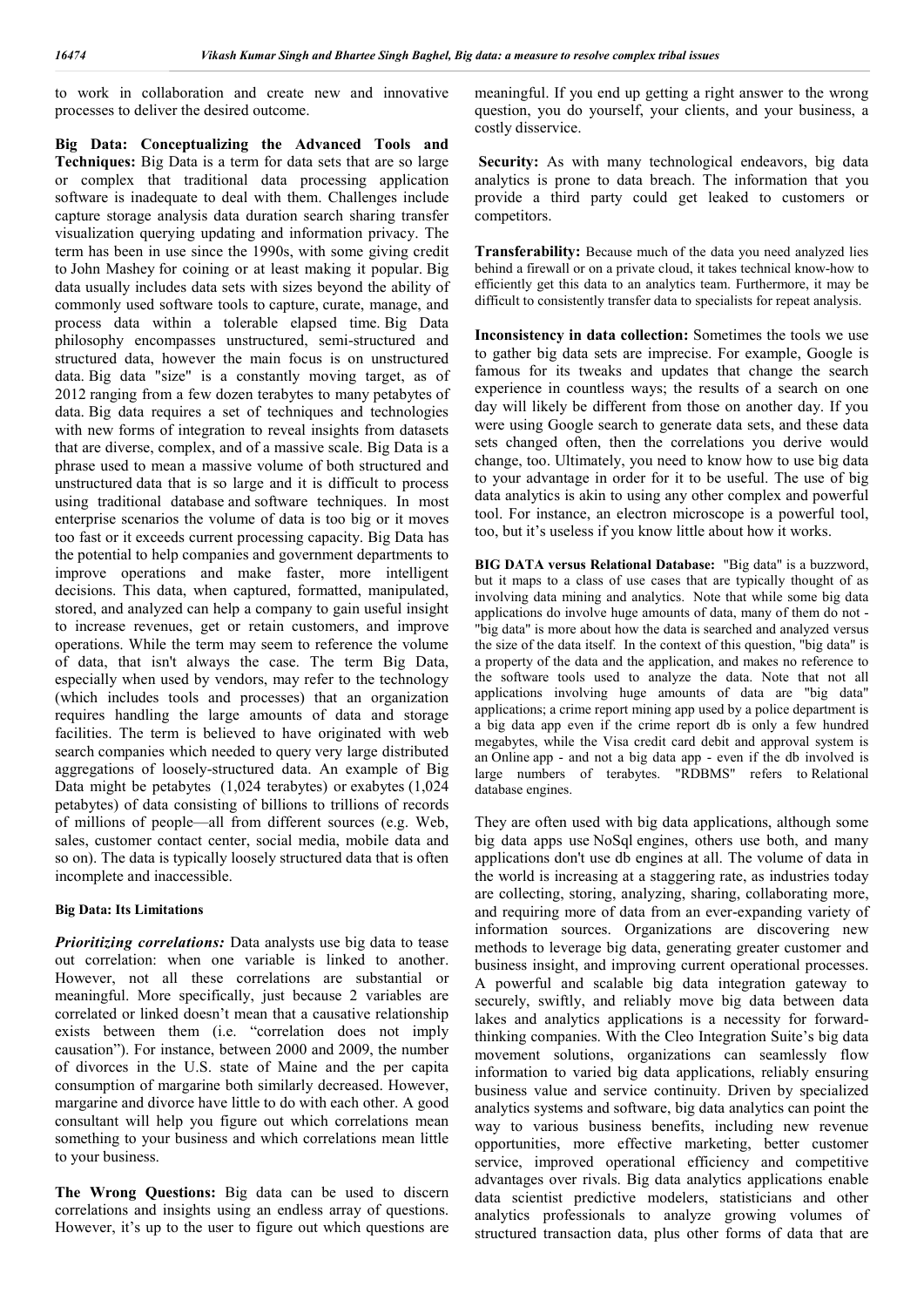often left untapped by conventional business intelligence (BI) and analytics programs. That encompasses a mix of SEMI STRUCTURED and UNSTURCTURED DATA -- for example, internet clickstream data, web server logs, social media content, text from customer emails and survey responses, mobile-phone call-detail records and machine data captured by sensors connected to the internet of things.

On a broad scale, data analytic technologies and techniques provide a means of analyzing data sets and drawing conclusions about them to help organizations make informed business decisions. BI queries answer basic questions about business operations and performance. Big data analytics is a form of advanced analytic, which involves complex applications with elements such as predictive models, statistical algorithms and what-if analyses powered by highperformance analytics systems. Not only scientific institutes but also companies harvest an amazing amount of data. Traditional database management systems are often unable to cope with this. Suitable tools are lacking in information retrieval on big data. Computer scientists have now developed an approach which enables searching large amounts of data in a fast and efficient way. The beauty of such Big Data applications is that they can process Web-based text, digital images, and online video. They can also glean intelligence from the exploding social media sphere, whether it consists of blogs, chat forums, Twitter trends, or Facebook commentary. Traditional market research generally involves unnatural acts, such as surveys, mall-intercept interviews, and focus groups. Big Data examines what people say about what they have done or will do. That's in addition to tracking what people are actually doing about everything from crime to weather to shopping to brands. It is only Big Data's capacity for dealing with vast quantities of real-time unstructured data that makes this possible.

For example, retailers like Wal-Mart and Kohl's are making use of sales, pricing, and economic data, combined with demographic and weather data, to fine-tune merchandising store by store and anticipate appropriate timing of store sales. Similarly, online data services like eHarmony and Match.com are constantly observing activity on their sites to optimize their matching algorithms to predict who will hit it off with whom. The same logic is being applied to economic forecasting. For example, the number of Google queries about housing and real estate from one quarter to the next turns out to predict more accurately what's going to happen in the housing market than any team of expert real estate forecasters. Similarly, Google search queries on flu symptoms and treatments reveal weeks in advance what flu-related volumes hospital emergency departments sensors — what GE people like CMO Beth Comstock called "machine whispering" when I talked with her this past summer — are creating a second tsunami of data. Digital sensors on industrial hardware like aircraft engines, electric turbines, automobiles, consumer packaged goods, and shipping crates can communicate "location, movement, vibration, temperature, humidity, and even chemical changes in the air." As the volume of both human and machine data grows exponentially, so too will organizations' ability to see the future.

**Migration:** It doesn't matter if data is being migrated from SQL to NoSQL, from flat files to key-value store, or from XML to an object database, or every permutation of any data store to any other data store. What stays constant is the fact that data migrations are scary and painful. Without the right strategy, a big data migration will leave you with inconsistent data, strange errors, and very angry users.

**Backup:** Before even considering a massive destructive mutation of your data, you should have working backups. The keyword is "working". Take production dumps of your data, and make sure you can load the same data on a cloned environment. If anything goes wrong when migration day comes along, these backups will be your last line of defense. Backups are also useful for doing practice runs of a migration.

**Logging:** Create a logger that logs to a separate place from your application logs that's specific for the migration. When the migration is running, the logger should warn on strange data and error on exceptional cases. To keep the log useful, it's important not to flood it with debugging information. Log only the most important details needed for troubleshooting problems: a timestamp, an id reference to the failing record, and a brief description of the failure reason.

**Atomicity:** Regardless of whether the destination data store supports transactions or not, the migration should always define an invariant for when a record is successfully imported. If this invariant is broken, then whatever has been done to break the invariant should be undone so that your data isn't in some zombie half consistent state.

**Idempotence:** Not strictly the definition of idempotence, but similar to maintaining consistency, your code should be able to handle re-migrating the same data. If the migration crashes halfway, having this property allows you restart and import again without worrying about weird state issues.

**Batch Processing:** Having atomicity and idempotence lets your migration be split up into smaller migrations. Instead of migrating a million records in an all-or-nothing migration and crossing your fingers, you can split them up into small 500 record batches. If any single batch fails, you can redo just that single batch, rather than redo the entire migration. This also allows you to balance the migration across more resources like multiprocessors, different servers, and different slave databases.

**Validation:** After a migration is complete, it's important to be able to validate that everything is still working. This means running your test suite, your integration tests, and also logging in as existing users and clicking around.

Live Migrations: Running a migration with scheduled downtime is hard enough as it is, but in certain applications, a big chunk of downtime is unacceptable. If this is the case, then it's critical to add bookkeeping code that tracks which records has been migrated and which haven't. This allows you to query and incrementally upgrade parts of your system while coexisting with old data and old code.

Plan Ahead: Data migrations will always be a chore. But with the right strategy, at least it'll be one that can be finished, rather than something that drags along and repeatedly slows down your whole team.

**Big Data and Health Management**: **An Instance of Practicability of Big Data:** Big Data has changed the way we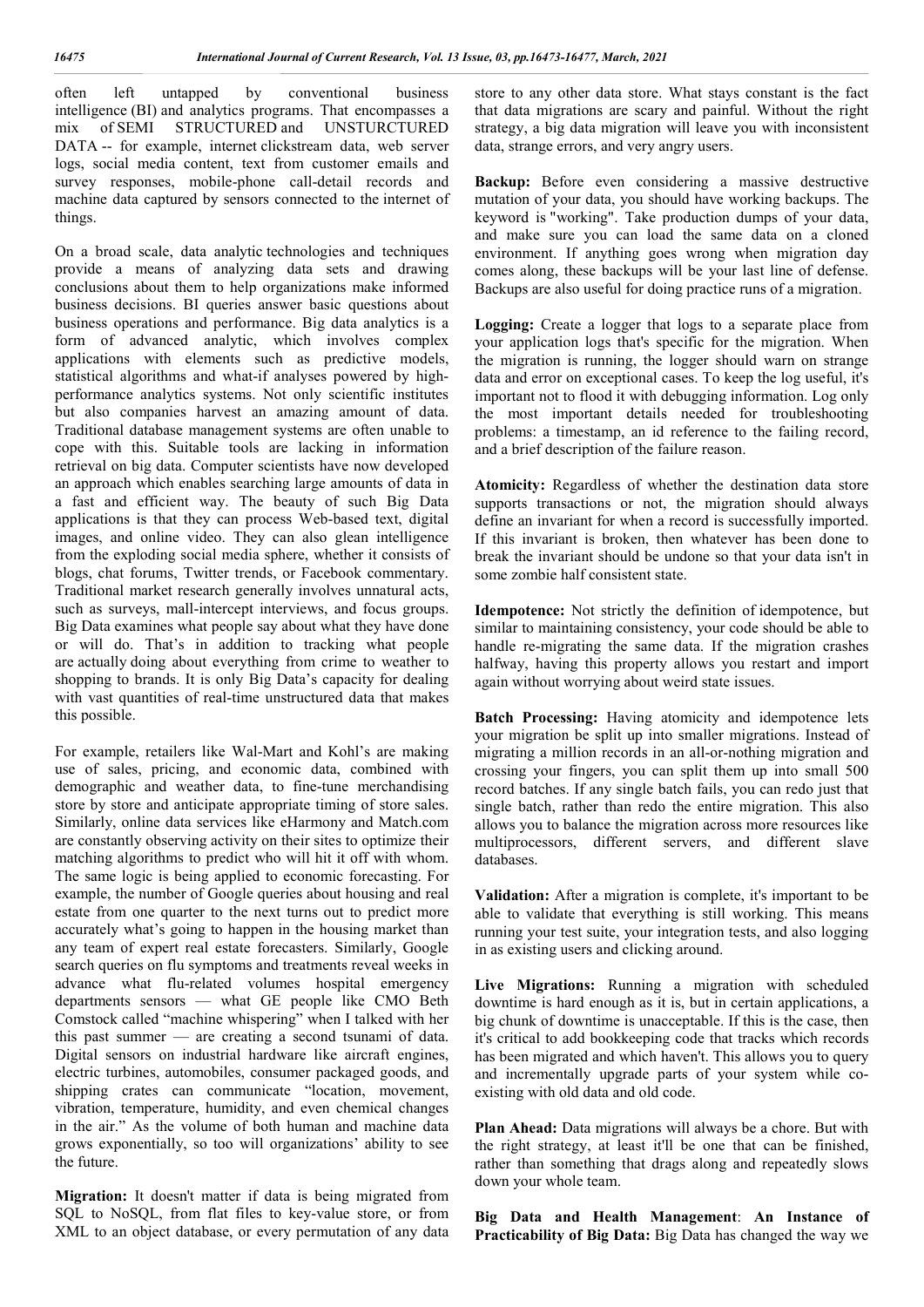manage, analyze and leverage data in any industry or government department. One of the most promising areas where big data can be applied to make a change is healthcare. Healthcare analytics have the potential to reduce costs of treatment, predict outbreaks of epidemics, avoid preventable diseases and improve the quality of life in general. Average human lifespan is increasing along world population, which poses new challenges to today's treatment delivery methods. Healthcare professionals, just like business entrepreneurs, are capable of collecting massive amounts of data and look for best strategies to use these numbers. The issues such as the need of big data in healthcare, its practical uses, the obstacles to its adoption and finally citing examples from organizations/ government departments which are already getting benefits from its use in healthcare sector.

**Why Big Data so Indispensible in Health CARE?:** There's a huge need for big data in healthcare as well, due to rising costs in nations like the United States. As a McKinsey report states, "After more than 20 years of steady increases, healthcare expenses now represent 17.6 percent of GDP —nearly \$600 billion more than the expected benchmark for a nation of the United States's size and wealth." In other words, healthcare costs are much higher than they should be, and they have been rising for the past 20 years. Clearly, we are in need of some smart, data-driven thinking in this area. And current incentives are changing as well: many insurance companies are switching from fee-for-service plans (which reward using expensive and sometimes unnecessary treatments and treating large amounts of patients quickly) to plans that prioritize patient outcomes. As the authors of the popular Freakonomics books have argued, financial incentives matter – and incentives that prioritize patients health over treating large amounts of patients are a good thing. Why does this matter for big data? In the previous scheme, healthcare providers had no direct incentive to share patient information with one another, which had made it harder to utilize the power of big data. Now that more of them are getting paid based on patient outcomes, they have a financial incentive to share data that can be used to improve the lives of patients while cutting costs for insurance companies. Finally, physician decisions are becoming more and more evidence-based, meaning that they rely on large swathes of research and clinical data as opposed to solely their schooling and professional opinion. As in many other industries, data gathering and management is getting bigger, and professionals need help in the matter. This new treatment attitude means there is a greater demand for big data analytics in healthcare facilities than ever before, and the rise of SaaS business intelligence tools is also answering that need.

**Obstacles To Data-Driven Healthcare:** One of the biggest hurdles standing in the way to use big data in healthcare is how medical data is spread across many sources governed by different states, hospitals, and administrative departments. Integration of these data sources would require developing a new infrastructure where all data providers collaborate with each other. Equally important is implementing new data analysis tools and strategies. Healthcare needs to catch up with other industries that have already moved from standard regression-based methods to more future-oriented like predictive analytics, machine learning, and graph analytics. However, there are some glorious instances where healthcare doesn't lag behind, such as EHRs So, even if these services are not a cup of tea, you are a potential patient, and so you should care about new healthcare analytics applications.

Besides, it's good to take a look around sometimes and see how other industries cope with big data. They can inspire you to adapt and adopt some good ideas.

### **Instances of Uses of Big data in healthcare sector:**

**Electronic Health Records (EHRs):** It's the most widespread application of big data in healthcare. Every patient has his own digital record which includes demographics, medical history, allergies, laboratory test results etc. Records are shared via secure information systems and are available for healthcare providers from both public and private sector. Every record is comprised of one modifiable file, which means that doctors can implement changes over time with no paperwork and no danger of data replication.

**Real-time Alerting:** Other examples of big data in healthcare share one crucial functionality – real-time alerting. In hospitals, Clinical Decision Support (CDS) software analyzes medical data on the spot, providing health practitioners with advice as they make prescriptive decisions. However, doctors want patients to stay away from hospitals to avoid costly inhouse treatments. Personal analytics devices, already trending as business intelligence buzzwords last year, have the potential to become part of a new healthcare delivery strategy. Wearables will collect patients' health data continuously and send this data to the cloud. Additionally, this information will be accessed to the database on the state of health of the general public, which will allow doctors to compare this data in socioeconomic context and modify the delivery strategies accordingly. Healthcare institutions and care managers will use sophisticated tools to monitor this massive data stream and react every time the results will be disturbing.

**Predictive Analytics in Healthcare:** We have already recognized predictive analytics as one of the biggest business intelligence trend two years in a row, but the potential applications reach far beyond business and much further in the future. Optum Labs, an US research collaborative, has collected EHRs of over 30 million patients to create a database for predictive analytics tools that will improve the delivery of care. The goal is to help doctors make big data-informed decisions within seconds and improve patients' treatment. This is particularly useful in case of patients with complex medical histories, suffering from multiple conditions. New tools would also be able to predict, for example, who is at risk of diabetes, and thereby be advised to make use of additional screenings or weight management.

**Using Health Data For Informed Strategic Planning:** The use of big data in healthcare allows for strategic planning thanks to better insights into people's motivations. Care mangers can analyze check-up results among people in different demographic groups and identify what factors discourage people from taking up treatment. University of Florida made use of Google Maps and free public health data to prepare heat maps targeted at multiple issues, such as population growth and chronic diseases. Subsequently, academics compared this data with the availability of medical services in most heated areas. The insights gleaned from this allowed them to review their healthcare delivery strategy and add more care units to most problematic areas

**Big Data Just Might Cure Cancer:** Another interesting example of the use of big data in healthcare is the Cancer